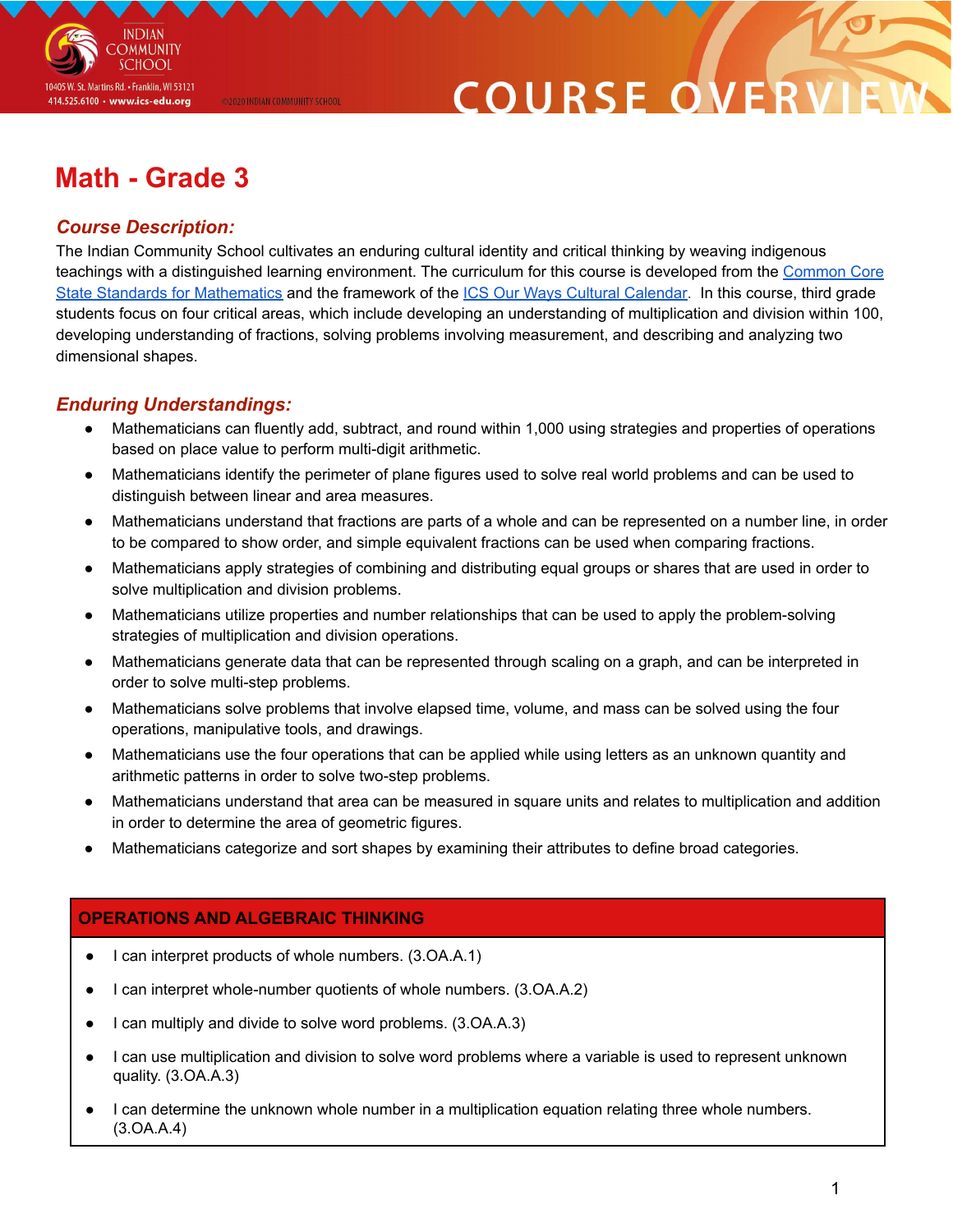

@2020 INDIAN COMMUNITY SCHOOL

# **COURSE OVE**

### **OPERATIONS AND ALGEBRAIC THINKING (continued)**

- I can determine the unknown whole number in a division equation relating three whole numbers. (3.OA.A.4)
- I can apply properties of operations as strategies to multiply and divide. (3.OA.B.5)
- I can apply understanding of multiplication to solve division problems. (3.OA.B.6)
- I can fluently multiply within 100. (3.OA.C.7)
- I can fluently divide within 100. (3.OA.C.7)
- I can use the four operations to solve two-step word problems. (3.OA.D.8)
- I can solve word problems where a variable is used to represent an unknown quantity. (3.OA.D.8)
- I can apply strategies to assess if my answer is reasonable. (3.OA.D.8)
- I can identify and explain arithmetic patterns. (3.OA.D.9)

#### **NUMBER AND OPERATIONS IN BASE TEN**

- I can round whole numbers to the nearest 10 and 100. (3.NBT.A.1)
- I can fluently add within 1,000 by applying multiple strategies and algorithms. (3.NBT.A.2)
- I can fluently subtract within 1,000 by applying multiple strategies and algorithms. (3.NBT.A.2)
- I can multiply one digit whole numbers by multiples of 10 by using multiple strategies. (3.NBT.A.3)

#### **NUMBER AND OPERATIONS - FRACTIONS**

- I can express fractions as parts of a whole. (3.NF.A.1)
- $\bullet$  I can apply the understanding of a part to a whole. (3.NF.A.1)
- I can represent a fraction on a number line from 0 to 1. (3.NF.A.2.A)
- I can divide and label a number line into equal parts. (3.NF.A.2.B)
- I can explain equivalent fractions and compare their sizes. (3.NF.A.3)
- I can compare two equivalent fractions if they are the same size or on the same point of a number line. (3.NF.A.3.A)
- I can identify and generate simple equivalent fractions. (3.NF.A.3.B)
- I can express whole numbers as fractions that are equivalent to whole numbers. (3.NF.A.3.C)
- I can compare two fractions with the same numerator and denominator by reasoning about their size. (3.NF.A.3.D)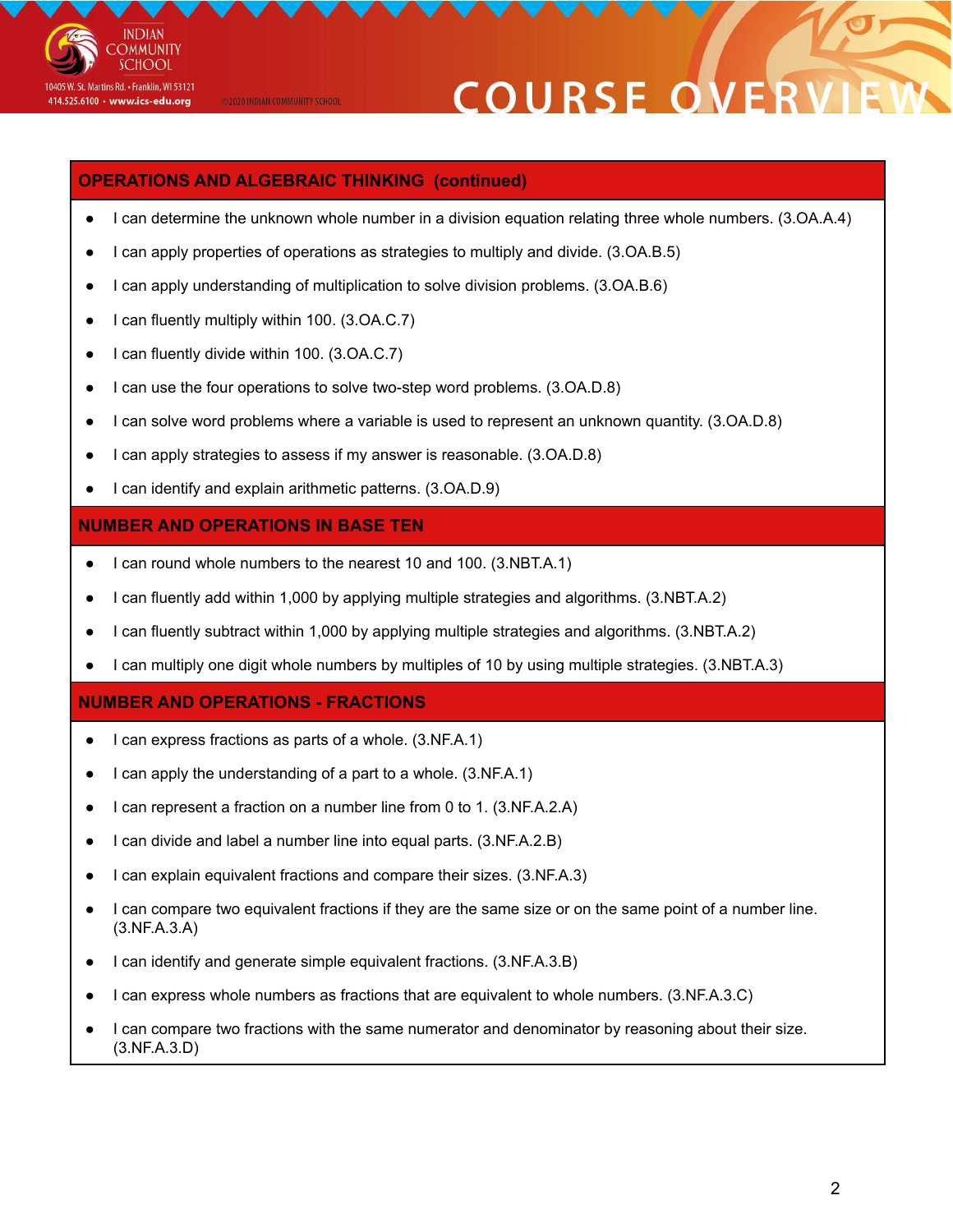

# **COURSE O**

### **MEASUREMENT AND DATA**

- I can tell and write time to the nearest minute. (3.MD.A.1)
- I can measure time intervals in minutes. (3.MD.A.1)

@2020 INDIAN COMMUNITY SCHOOL

- I can solve word problems involving addition and subtraction of time intervals in minutes. (3.MD.A.1)
- I can measure volume and mass using standard units grams(s), kilograms(kg), and liters (I). (3.MD.A.2)
- I can add, subtract, multiply, or divide to solve one-step word problems involving masses or volumes that are given in the same units. (3.MD.A.2)
- I can draw a scaled picture graph and a scaled bar graph to represent a data set with several categories. (3.MD.B.3)
- I can solve one-step and two-step comparison problems using information presented in scaled bar graphs. (3.MD.B.3)
- I can generate measurement data by measuring lengths using rulers marked with halves and fourths of an inch. (3.MD.B.4)
- I can show data by making a line plot, where the horizontal scale is marked in appropriate units— whole numbers, halves, or quarters. (3.MD.B.4)
- I can identify a square with side length 1 unit, called "a unit square," is said to have "one square unit" of area, and can be used to measure area. (3.MD.C.5.A)
- I can identify a plane figure which can be covered without gaps or overlaps by n unit squares is said to have an area of n square units. (3.MD.C.5.B)
- I can measure areas by counting unit squares. (3.MD.C.6)
- I can find the area of a rectangle with whole-number side lengths by tiling it. (3.MD.C.7.A)
- I can show that the area is the same as would be found by multiplying the side lengths. (3.MD.C.7.A)
- I can multiply side lengths to find areas of rectangles with whole-number side lengths in the context of solving real world and mathematical problems. (3.MD.C.7.B)
- I can use area models to represent the distributive property in mathematical reasoning. (3MD.C.7.C)
- I can express area as an additive. (3MD.C.7.D)
- I can find areas of rectilinear figures by decomposing them into non-overlapping rectangles. (3.MD.C.7.D)
- I can solve real world and mathematical problems involving perimeters of polygons. (3. MD.D.8)
- I can find the perimeter given the side lengths, finding an unknown side length, and exhibiting rectangles with the same perimeter and different areas or with the same area and different perimeters. (3. MD.D.8)